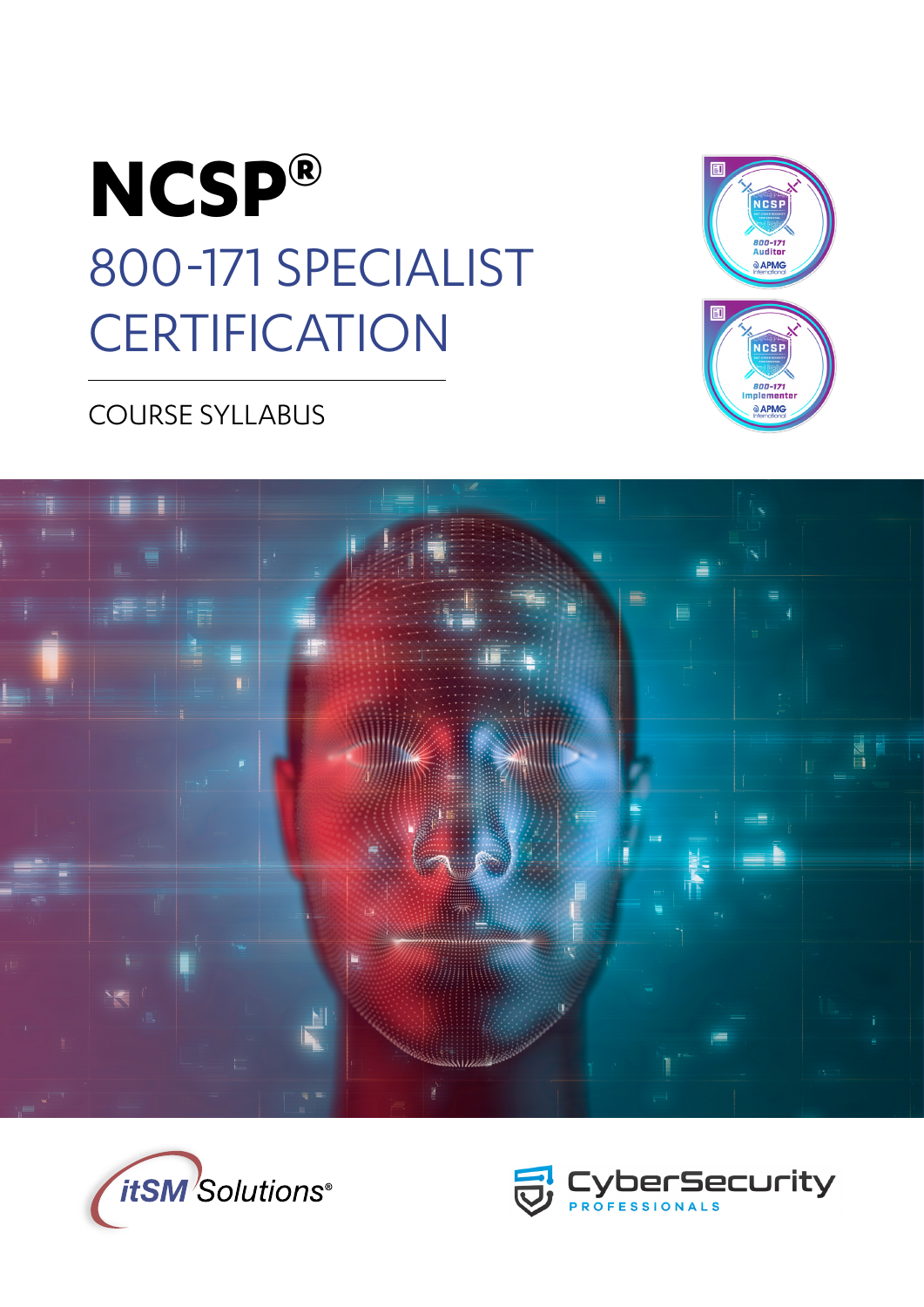# **Introduction**

The purpose of this document is to provide the learning outcomes for the course and the assessment criteria. It also provides an overview of the examination design in terms of the types of questions asked. The BL 2 & 3 and 4 & 5 (for Bloom's Taxonomy 2 & 3 and 4 & 5) provides the number of questions that will appear on the exam.

# **Syllabus:**

| Learning<br><b>Outcome</b> | Chapter                                     | <b>Learning Outcome</b>                                                                                                                                                                        | <b>Marks</b>    | <b>Blooms</b><br>$2$ and $3$ | <b>Blooms</b><br>$4$ and $5$ |
|----------------------------|---------------------------------------------|------------------------------------------------------------------------------------------------------------------------------------------------------------------------------------------------|-----------------|------------------------------|------------------------------|
| 1.0                        | Managing Risks in the<br><b>Digital Age</b> | <b>Explores what the Specialist needs to know</b><br>about enterprise digital risk                                                                                                             | 6               | $\mathbf{3}$                 | 3                            |
| 1.1                        |                                             | Understand & apply the COSO Enterprise Risk<br>Management Framework components and the<br>20 principles in the context of the adaptation of a<br>NIST-CSF informative reference.               |                 |                              |                              |
| 1.2                        |                                             | Understand the application of a risk management<br>framework                                                                                                                                   |                 |                              |                              |
| 2.0                        | Cybersecurity within a<br>System            | Explore how cybersecurity fits into a<br>management system.                                                                                                                                    | 8               | 3                            | 5                            |
| 2.1                        |                                             | Understand & demonstrate the basics of systems<br>thinking.                                                                                                                                    |                 |                              |                              |
| 2.2                        |                                             | Understand the impact and application of the<br>COSO principles.                                                                                                                               |                 |                              |                              |
| 2.3                        |                                             | Apply the COSO principles from a systems<br>thinking context.                                                                                                                                  |                 |                              |                              |
| 2.4                        |                                             | Understand and determine how to apply the<br>COSO principles in the context of the SVMS.                                                                                                       |                 |                              |                              |
| 3.0                        | Z-X Model Capabilities                      | This chapter provides a sample set of controls<br>based on an informative reference.                                                                                                           | 3               | 3                            | $\Omega$                     |
| 3.1                        |                                             | Understand the Z-X Model as a generic way to<br>organize the behaviors within a management<br>system.                                                                                          |                 |                              |                              |
| 3.2                        |                                             | Understand the capabilities of governance and<br>assurance and how they apply throughout the<br>Z-X Model.                                                                                     |                 |                              |                              |
| 4.0                        | Adapt                                       | Explore the decisions and approaches to adapt<br>an informative reference                                                                                                                      | 10 <sup>2</sup> | 3                            | $\overline{7}$               |
| 4.1                        |                                             | Understand & explain the integration of the<br>cybersecurity strategy with the business strategy<br>to form the business objectives necessary to<br>achieve the desired cybersecurity posture. |                 |                              |                              |
| 4.2                        |                                             | Understand, explain & evaluate the SVMS & the<br>adaptation of the selected informative reference.                                                                                             |                 |                              |                              |
| 4.3                        |                                             | Understand & apply the Goal, Question, Metrics<br>approach.                                                                                                                                    |                 |                              |                              |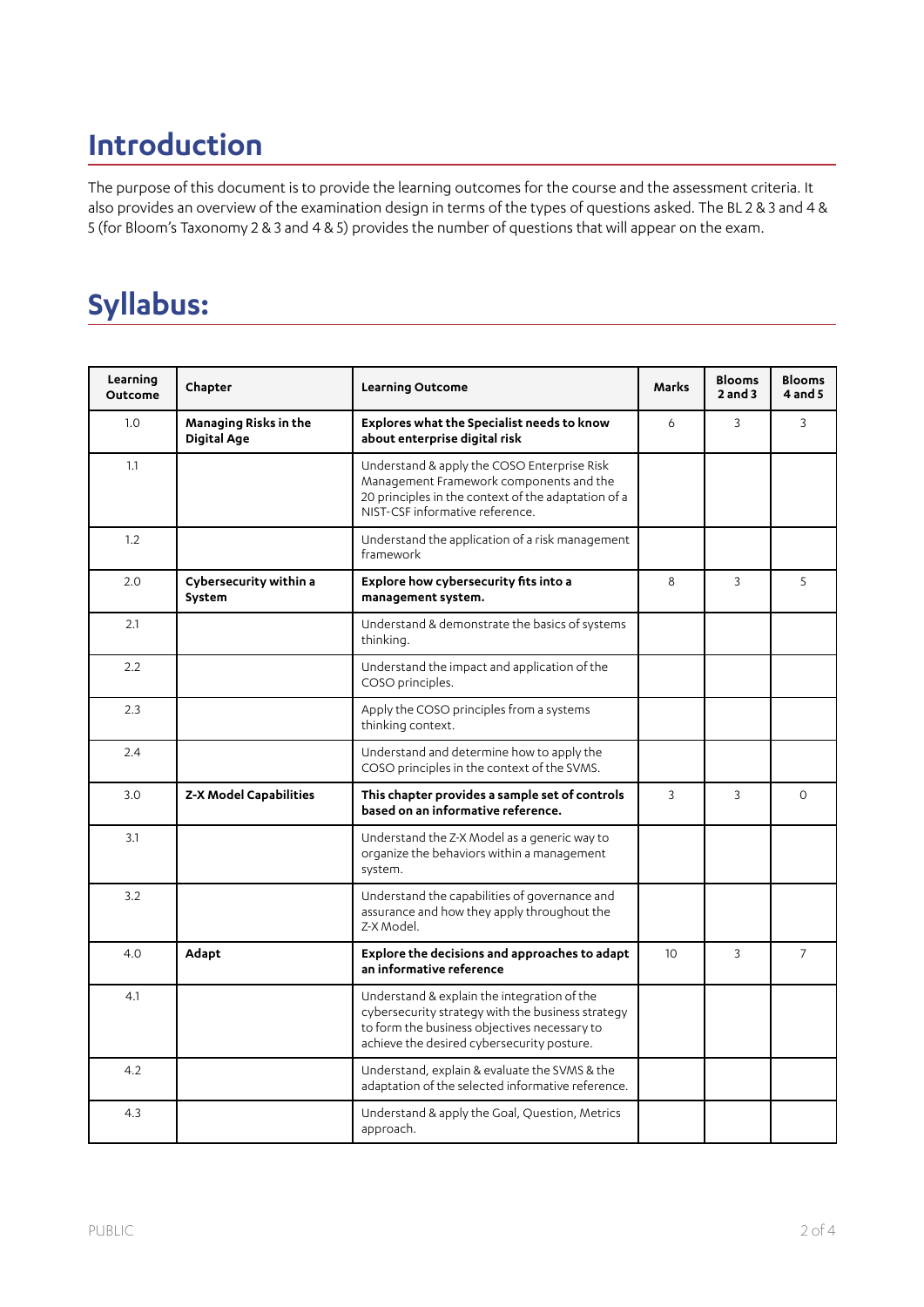| Learning<br><b>Outcome</b> | Chapter                                     | Learning Outcome                                                                                                                                                                  | <b>Marks</b> | <b>Blooms</b><br>$2$ and $3$ | <b>Blooms</b><br>$4$ and $5$ |
|----------------------------|---------------------------------------------|-----------------------------------------------------------------------------------------------------------------------------------------------------------------------------------|--------------|------------------------------|------------------------------|
| 5.0                        | Implement                                   | Explore the integration of the selected<br>Informative Reference with the Service<br>Value Management System and potential<br>assessment guided by the CMMC                       | 26           | 10                           | 16                           |
| 5.1                        |                                             | Explain the purpose, goals, and objectives of the<br>Cybersecurity Model Certification (CMMC)                                                                                     |              | 5                            | $\Omega$                     |
| 5.2                        |                                             | Explain and apply the relationship between<br>the FastTrack™ approach to the adaptation,<br>implementation, operation, and improvement of<br>cybersecurity controls and the CMMC. |              | 5                            | $\overline{2}$               |
| 5.3                        |                                             | Explain and evaluate the dependencies of the<br>informative references on existing IT capabilities.                                                                               |              |                              | 8                            |
| 5.4                        |                                             | Demonstrate working knowledge to apply GQM                                                                                                                                        |              |                              | $\overline{4}$               |
| 5.5                        |                                             | Apply and analyze the situation described in the<br>case study to establish a GQM template to take<br>back to work                                                                |              |                              | $\overline{2}$               |
| 6.0                        | <b>Operate &amp; Ongoing</b><br>Improvement | Fast Track™ is an approach to allow<br>organizations to learn to adapt to an evolving<br>threat landscape rapidly.                                                                | 12           | 4                            | 8                            |
| 6.1                        |                                             | Apply & analyze organizational readiness for<br>cybersecurity within the context of the COSO<br>principles.                                                                       |              |                              |                              |
| 6.1                        |                                             | Understand & apply the cascade from capability<br>to practice area to process and to controls so<br>that cybersecurity becomes part of every aspect<br>of the SVMS.               |              |                              |                              |
| 6.2                        |                                             | Evaluate changes (gaps) in the threat landscape<br>and the associated impact of operating and<br>improving organizational cybersecurity posture.                                  |              |                              |                              |

# **Examination Design and Administration**

### **Pre-requisites:**

- NIST Cyber Security Professional (NCSP®) Practitioner or
- NIST Cyber Security Professional (NCSP®) Bootcamp

### **Duration:**

120 minutes

### **Number of questions:**

65

Level of knowledge: